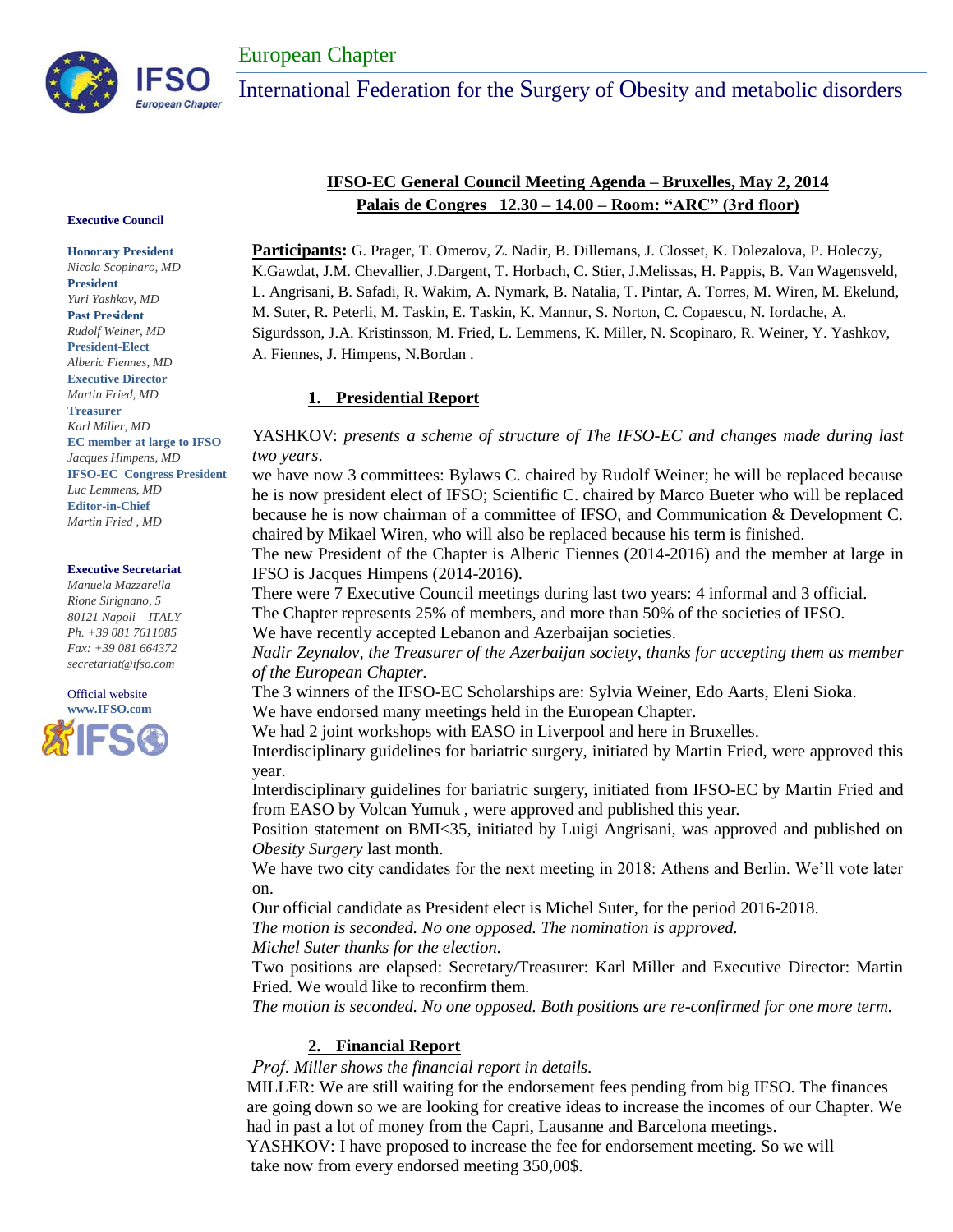

#### **Executive Council**

**Honorary President** *Nicola Scopinaro, MD* **President**  *Yuri Yashkov, MD* **Past President** *Rudolf Weiner, MD* **President-Elect** *Alberic Fiennes, MD* **Executive Director** *Martin Fried, MD* **Treasurer** *Karl Miller, MD* **EC member at large to IFSO** *Jacques Himpens, MD* **IFSO-EC Congress President** *Luc Lemmens, MD*  **Editor-in-Chief** *Martin Fried , MD*

#### **Executive Secretariat**

*Manuela Mazzarella Rione Sirignano, 5 80121 Napoli – ITALY Ph. +39 081 7611085 Fax: +39 081 664372 secretariat@ifso.com*



MILLER: That's not very much but that's something. We should have more from the Centres of Excellence. We would be more motivated to promote the centres of excellence if we get a higher percentage.

FRIED: we are exploring possible scenarios to increase the incoming. Centres

of Excellence, a PCO that could guarantee an income for the congress and other options.

FIENNES: Yes, while we are studying how to make more money, the Executive Council has decided, irrespective of what the MOPP says, to suspend the travel expenses for all of us, except for Francesco and Manuela.

MAZZARELLA: Regarding the profit of the World Congress, the Executive Board of big IFSO approved that the chapters will take the 5% of the net profit, no matter where is the congress.

MELISSAS: Regarding the Centre of Excellence, I think that we should reduce the fees and ask for the support of the European Union. This is the only program in Europe for obesity. We can apply for millions of euros.

*No objections to the financial report. The budget is approved.* 

#### **3. Report of the Chairmen of the Committees**

WEINER: we have appointed Yuri Yashkov as new Chairman of the Bylaws C. because I am now President elect of IFSO.

Our Bylaws was done by Martin Fried and published in 2006 on *Obesity Surgery*.

We have asked the national societies to propose amendments but we have received no proposals.

We have proposed some minor changes during last 2 years. Just before this meeting some essential changes regarding positions of IFSO-EC officers were done by ad-hoc working group and we'll send you the final document for approval when it is ready.

At the beginning in 2011 the secretary was paid with the funds from the Hamburg congress, now it is paid by the Chapter.

WIREN: Communication Committee wants to improve our communication and make our Chapter bigger, including more countries from east Europe and the Middle East. Maleckas, Lavryk, Viktorzon, Wylezol, Vilallonga, Naslund have been working with me. Potential societies have problems with membership fees and expenses of travel and the language problem. So we need to improve communication, especially in Eastern Europe. It was not easy to meet in person, but we met in Liverpool last year and in Rome. Our goal is to obtain scholarships for the members of these regions to attend the congresses and support regional congresses. This is my last report as chairman. Thank you.

E.TASKIN: maybe we can use part of the money we raise for the publication to help members of these countries.

YASHKOV: Marco Bueter, Chair of the Scientific C. is not here. He'll be replaced because he is now chairman of a committee in IFSO. We've received some nominations from the Presidents of the Societies and we'll make a selection.

FIENNES: before we chose among the candidates for Chairs of Sub-Committees, we need to define clearly what the committees are for.

YASHKOV: Prof. Weiner will be replaced because soon he will be the big IFSO President. In the Executive Council we decided the last past president will be the Chairman of the committee, and the current president and the last 3 past presidents will be members of the bylaws committee.

EKELUND: How works the election of the Scientific committee?

FIENNES: Under our current bylaws the chairmen are elected by Executive Council.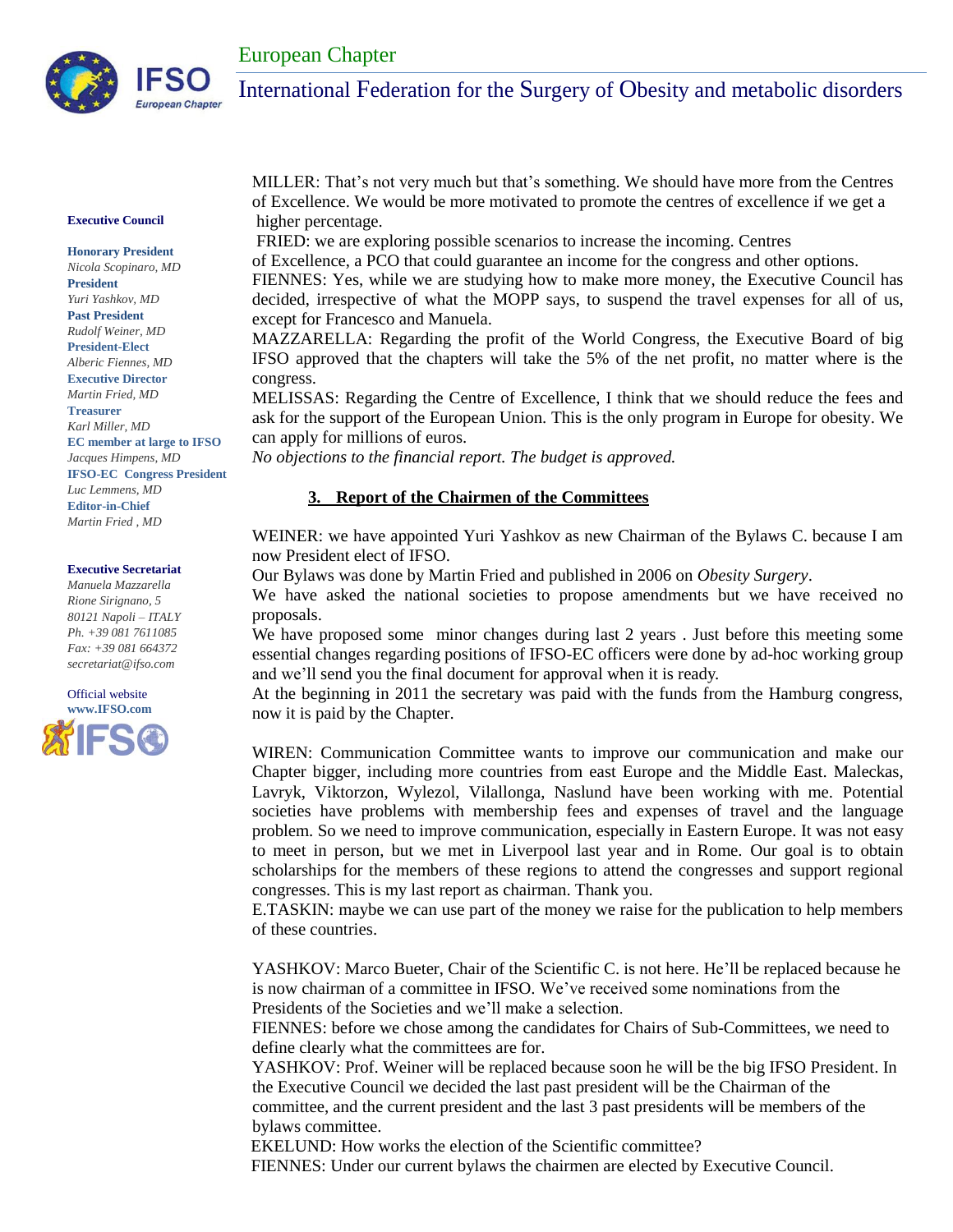

#### **Executive Council**

**Honorary President** *Nicola Scopinaro, MD* **President**  *Yuri Yashkov, MD* **Past President** *Rudolf Weiner, MD* **President-Elect** *Alberic Fiennes, MD* **Executive Director** *Martin Fried, MD* **Treasurer** *Karl Miller, MD* **EC member at large to IFSO** *Jacques Himpens, MD* **IFSO-EC Congress President** *Luc Lemmens, MD*  **Editor-in-Chief** *Martin Fried , MD*

#### **Executive Secretariat**

*Manuela Mazzarella Rione Sirignano, 5 80121 Napoli – ITALY Ph. +39 081 7611085 Fax: +39 081 664372 secretariat@ifso.com*



We remain very open to suggestions about how to make better the bylaws, but no suggestions were received about this. Now we will request CVs from each candidate to make selection more objective

YASHKOV: all proposed candidates can be members of the Scientific Committee.

## **4. Report on"Obesity facts"**

FRIED: first of all thank you for confirming me as Executive Director of this Chapter. A quick report on Obesity Facts: The Editor-in-Chief is changed, now is Hans Hauser from Germany. The journal is only online. The impact factor is 1.2. The publisher, Karger, wants to remove the fee for the publications charged to the authors. *Obesity Facts* together with *Obesity Surgery* is the official journal of the Chapter.

FIENNES: I'll collaborate with Martin, and the Editor-in-Chief and will send you a message to strongly encourage authors to submits their papers to Obesity Facts.

## **5. Amendments in the Bylaws and MOPP**

YASHKOV: *shows a short presentation regarding upcoming changes in the Bylaws and MOPP.* After this meeting you will receive the amendments to bylaws and MOPP. You will have the opportunity to give us suggestions. Then we will vote for the approval of this changes by electronic vote.

FIENNES: For the first time, we will define well all the roles, terms, positions, privileges. YASHKOV: It is very important that all the members of the General Council will vote for this changes. We need a majority of 2/3 of positive votes.

#### **6. Bruxelles meeting**

LEMMENS: We had a lot of financial problems. Few weeks ago we were under the budget. Now we are going better. We have now about 621 people registered. 347 paying doctors. Thank you for being here.

## **7. Joint workshop IFSO-EASO in Bruxelles. Next joint meeting with EASO**

FRIED: we would like to organize a joint meeting with surgical parts and joint sessions; we want a much closer cooperation with EASO. Alberic and I will meet the Executive Director of EASO in London. We'll have the position of "EASO raporteur" in our Executive Council. The next combined meeting will be next year in Prague, hosted by EASO, in May 2015.

WIREN: there were more surgeons in Liverpool than internists here.

FRIED: unfortunately there is another meeting in Sofia in two weeks, that's why it is difficult to attract people to each congress. We've to organize it better in the future.

FIENNES: in Liverpool there was less competition because it was not within the congress.

## **8. IFSO meeting in Moscow 2016**

*Prof. Yashkov shows a presentation about the next meeting in Moscow.*

## **9. European Chapter congress in 2018: Athens or Berlin?**

YASHKOV: We have two candidatures for the European Chapter Congress in 2018: Athens and Berlin.

*Dr. Pappis presents the candidature of Athens* and *Dr. Horbach presents the candidature of Berlin.*

*After a secret ballot Athens wins. It will host the European Chapter Congress in 2018.*

## **10. Report from the European Accreditation Council-BS**

MELISSAS: We have now 118 participants from 22 countries. We have to expand the program, and apply to receive funds from the European Union.